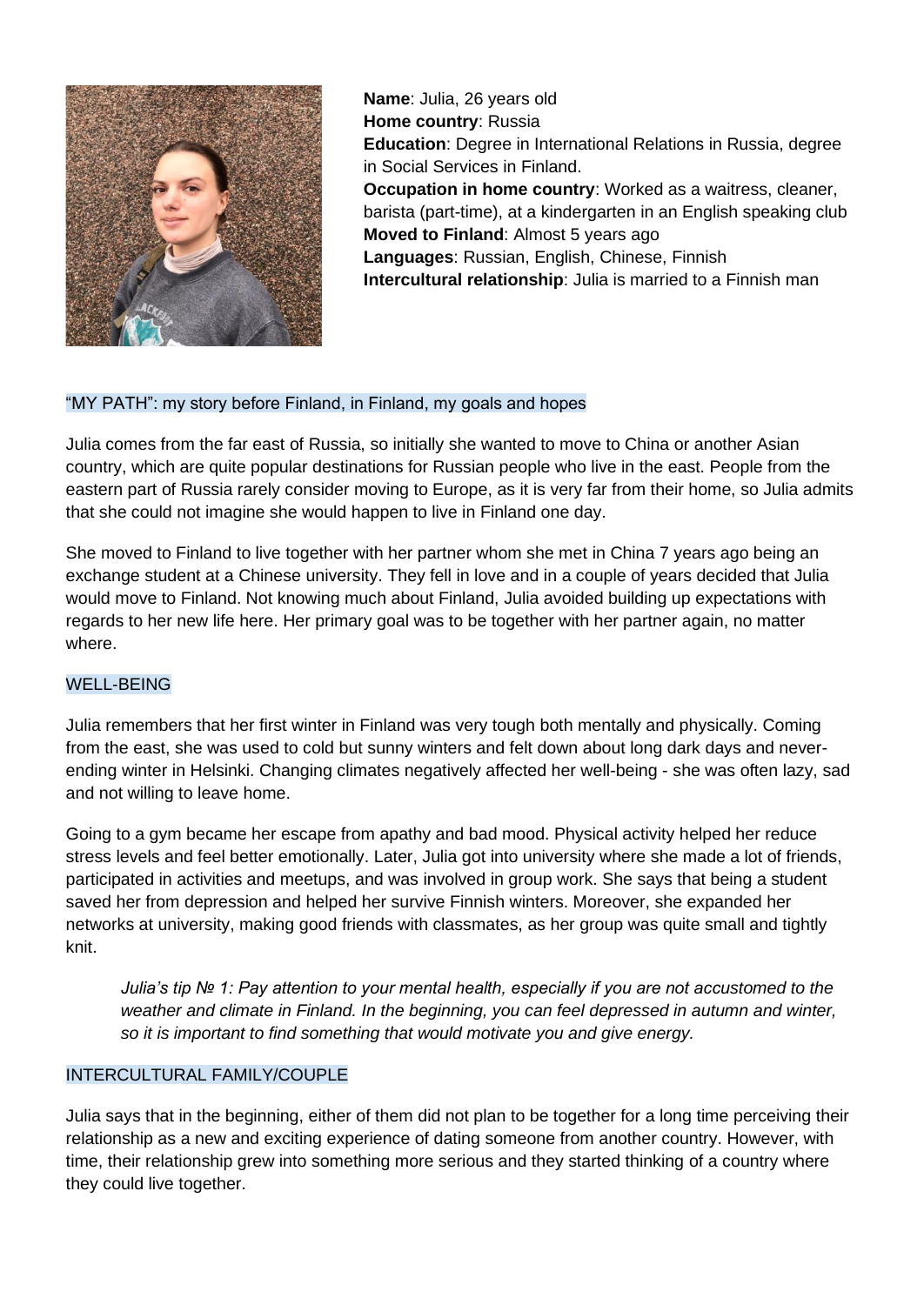Julia thinks that perhaps her moving to Finland initially became a bit of a pressure for her partner, as he felt responsible for showing her around and providing everything she needed for living, combining it with his daily routine and work. Moreover, the couple struggled with cultural differences affecting their communication. For example, Julia could not understand why her husband rarely expressed emotions and tended to be silent at home. At first, she was worried about him not willing to share his thoughts and supposed he was distancing himself from her. However, now she realizes that it is his way of recharging from social encounters during the day, and does not mind being silent at home for some time. In turn, Julia's partner initiates a conversation when he sees that she has something to share.

Another issue that caused difficulties between partners was the gender roles in their cultures. For Julia's husband, it was unusual to be the one who financially contributed to their family, as Julia could not find a job in the beginning. Conversely, she did not perceive the situation as something extraordinary, as in Russia, it is quite common for only one spouse to provide the family with means of financial support. Although Julia wants to be financially independent from her partner in the long run, it took them time to discuss their perceptions of this issue through a cultural prism and be at peace with Julia being a job seeker temporarily.

*Julia's tip № 2: Do not hesitate to discuss your concerns with your partner regarding their behaviour. Something that you perceive as distancing or reluctance to talk to you can be fatigue from combining work and taking extra care of you, as you are new in Finland.* 

# FINNISH LANGUAGE

The couple speaks English and Finnish at home. In the beginning, when Julia did not know Finnish, they spoke English sometimes mixing it with Chinese.

Julia started learning Finnish as soon as she moved to Finland. She wanted to participate in an integration course but as she was still enrolled in a Russian university (she continued pursuing a degree remotely when she moved to Finland), she was not accepted as a participant. That is why she decided to study Finnish independently at home.

She remembers that it was hard to practice Finnish in her daily life because almost everyone in Finland speaks good English, so there was no motivation for her to push herself and speak Finnish to local people. Besides, seeing that she was a foreigner, Finnish people would often switch to English believing it would be easier for her to communicate. If that happened, she politely asked to continue their conversation in Finnish, explaining that it was important for her learning process.

She also watched the TV in Finnish and sometimes spoke Finnish at home, although being a perfectionist, she was ashamed of making mistakes even when talking to her husband. After almost 5 years of learning the language, Julia speaks Finnish well and manages with it in her daily life.

*Julia's tip № 3: Following news, series or TV shows in Finnish is an effective way to improve your understanding of the language and enhance pronunciation.* 

### EMPLOYMENT

Currently, Julia works part-time supervising exams at the University of Helsinki. She found this job through her personal networks. Her friend heard of this opportunity and shared it with Julia.

Julia has graduated from university recently and is looking for a job in Finland.She usually goes through open positions on LinkedIn, TE-toimisto website and the Helsinki City website. Moreover, she is registered at TE-toimisto as unemployed, so quite often Julia receives newsletters and tailored open positions via email from them.